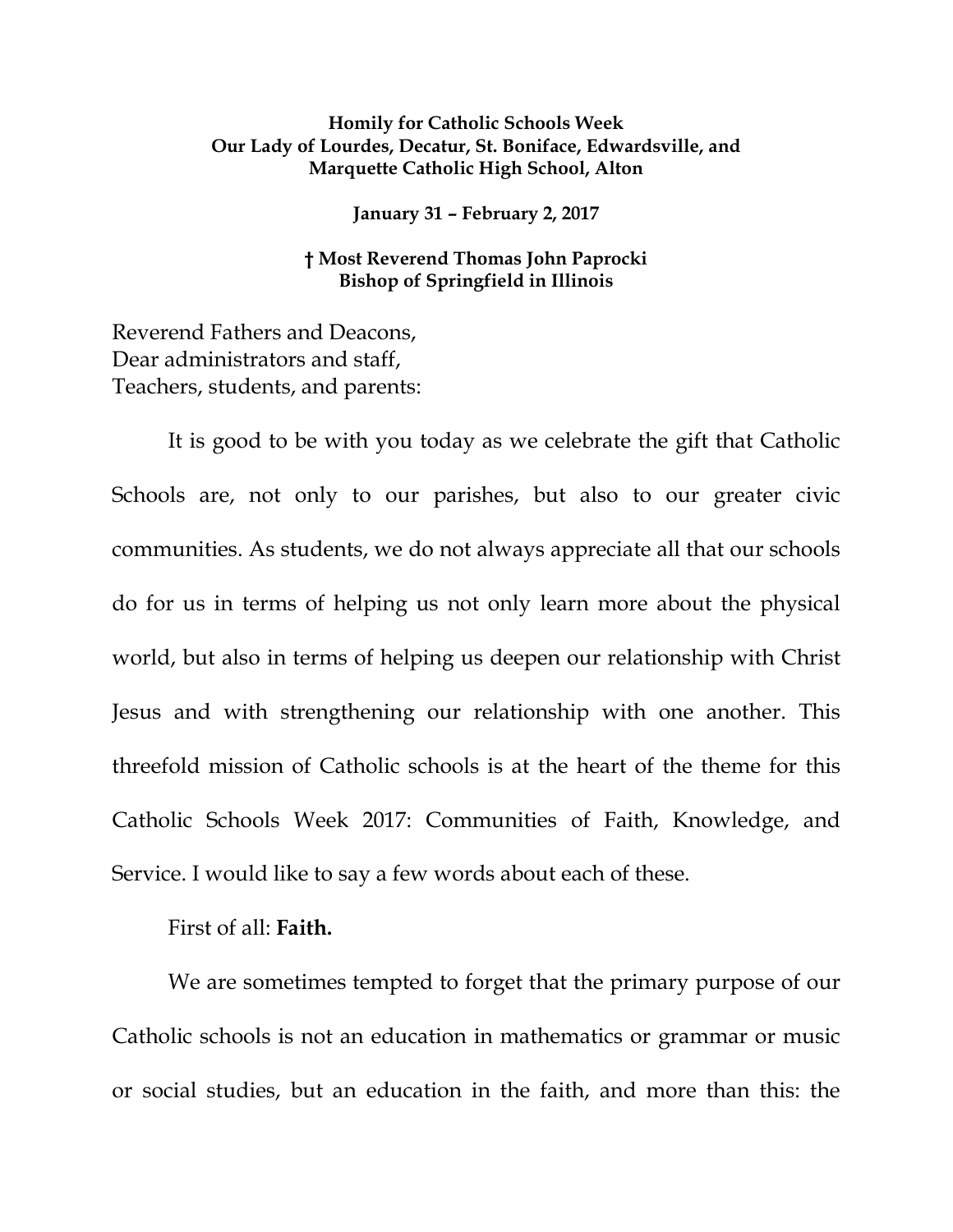principal mission of our schools is not simply to help students learn about the faith, but to help them encounter the person of Jesus Christ who loves us and always waits for us with open arms. As the Holy Father Pope Francis recently reminded us,

Catholic schools, which always strive to join their work of education with the explicit proclamation of the Gospel, are a most valuable resource for the evangelization of culture, even in those countries and cities where hostile situations challenge us to greater creativity in our search for suitable methods.<sup>[1](#page-5-0)</sup>

This is why we should strive to do all that we can to ensure that anyone who desires one can receive an education in our schools. This is also an important part of why I have decided the time is ripe to hold our fourth Diocesan Synod, which will formally open on April 11th.

By calling for this diocesan-wide consultation, it is, as I recently said at a prayer service beginning a period of prayer and formation for the diocesan synod, we have entered into an important moment for us as the local Church of Springfield in Illinois to "consider how we can make a communal commitment as a diocesan community of clergy and laity regarding discipleship and stewardship as a way of life. Closely related to this will be for us to look at how we can foster community-wide support for Catholic education so that more students will be able to attend Catholic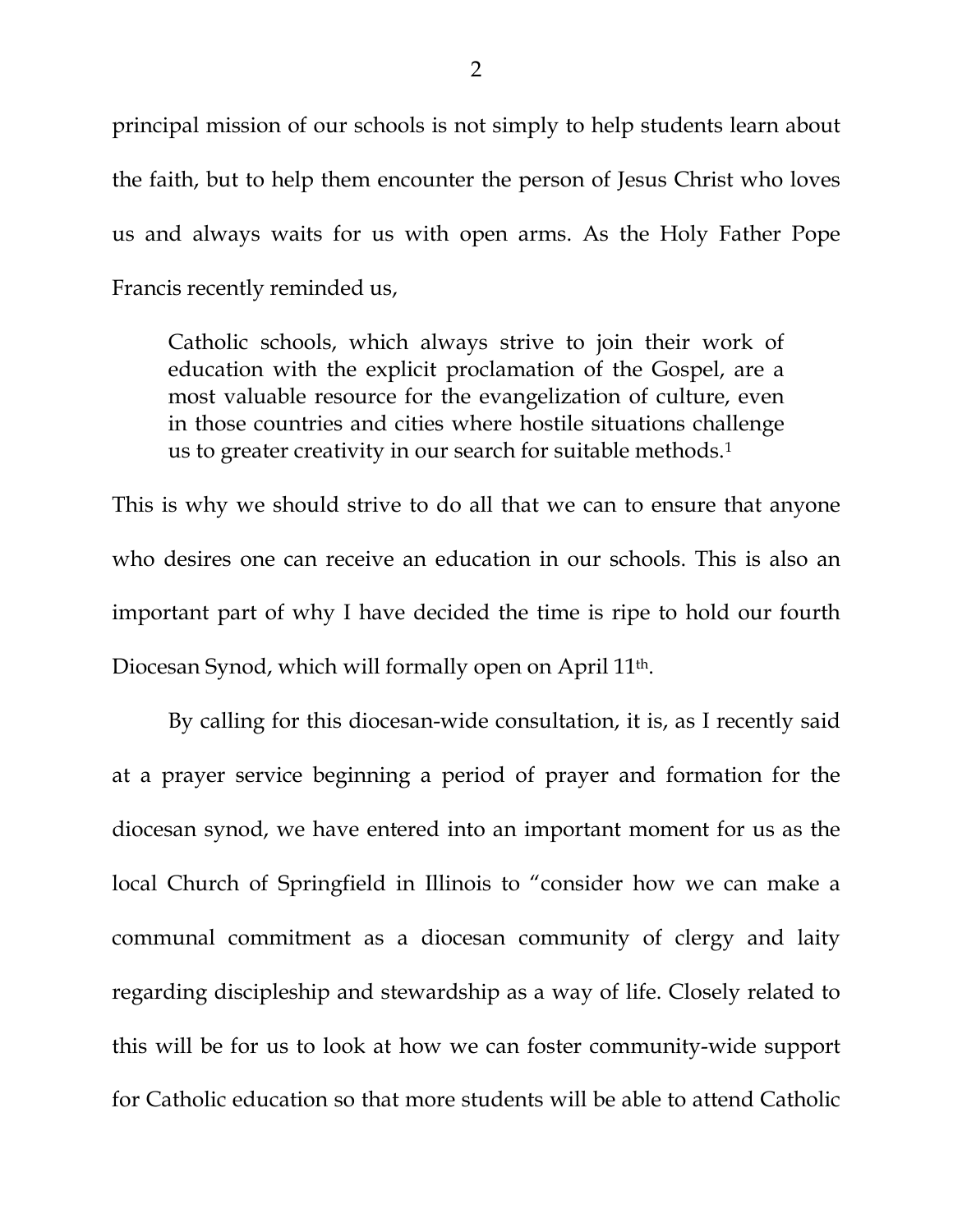schools."[2](#page-5-1) How can we not welcome everyone into a deeper friendship with Jesus?

Before we can successfully invite all Catholics to support our schools to lead more boys and girls to Jesus, we each need to deepen and strengthen our loving commitment to follow Jesus who, as C.S. Lewis reminds us, came to give us not mere improvement as persons, but redemption from sin; he came "not simply to produce better men [and women] of the old kind but to produce a new kind of man [and woman]."[3](#page-5-2)

It is for this reason that each of our teachers should always remember that, like our students' parents, they are also catechists who should always seek to instill and enliven the faith of Jesus Christ in our students. In your words and deeds, your students and children should always find in you a reflection of Jesus' love for them. This is why, as Pope Francis rightly said:

On the lips of the catechist the first proclamation must ring out over and over: "Jesus Christ loves you; he gave his life to save you; and now he is living at your side every day to enlighten, strengthen and free you." This first proclamation is called "first" not because it exists at the beginning and can then be forgotten or replaced by other more important things. It is first in a qualitative sense because it is the principal proclamation, the one which we must hear again and again in different ways, the one which we must announce one way or another throughout the process of catechesis, at every level and moment.[4](#page-5-3)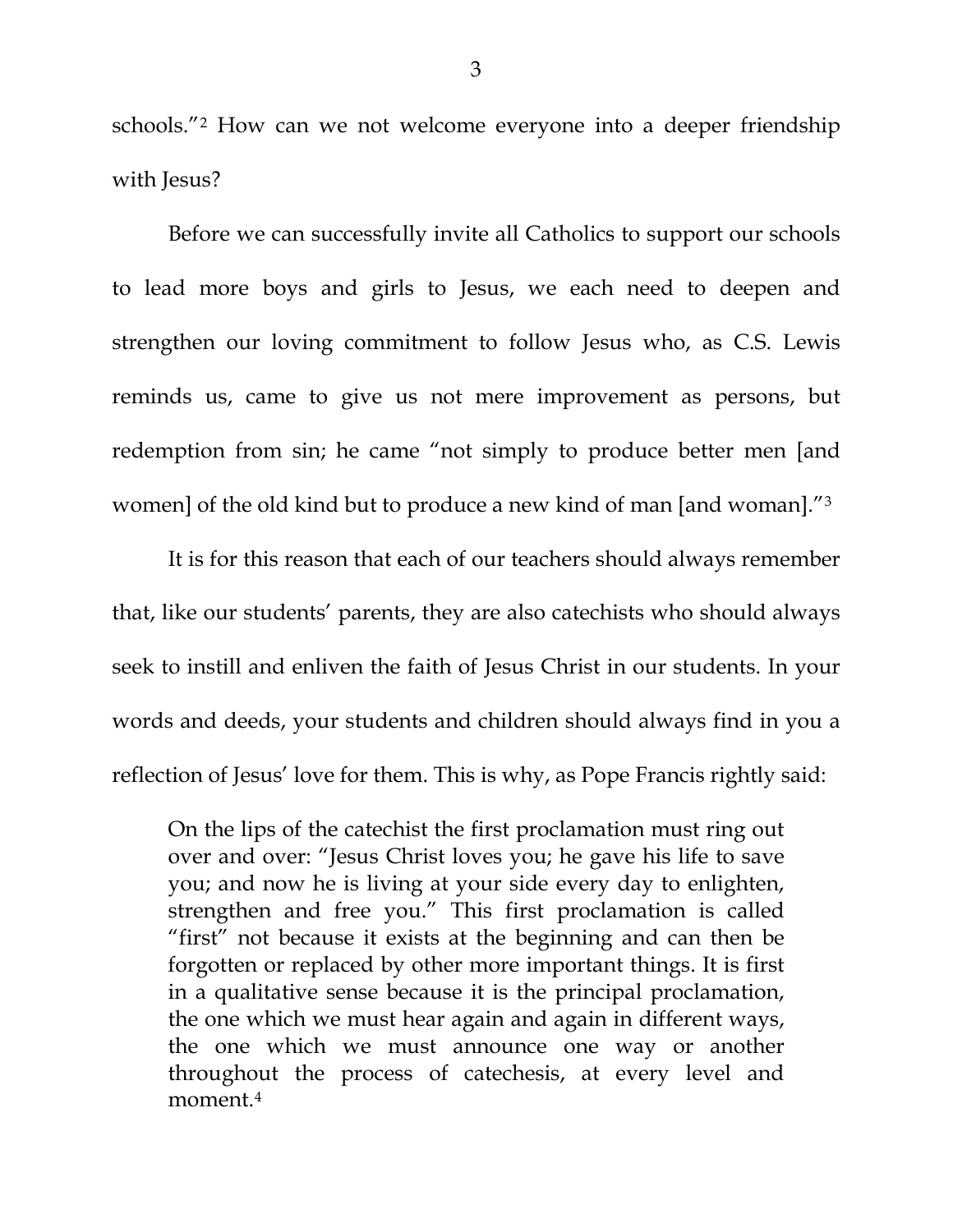This continual reminder of God's love for each of us can awaken our curiosity in the natural world as we look for the signs of his love that God has placed within it.

Next, we consider the importance of: **Knowledge.**

The second part of our theme for this Catholic Schools Week, knowledge, is comprised of two aspects. The first aspect of knowledge concerns the world around us. By using this virtue of the intellect, we study grammar, mathematics, social studies, the arts, etc., through logic and step-by-step questioning. We ask to know what something is, what its purpose is, and how it relates to other things. By asking questions about the world we come to know more about it. This is an important aspect of our Catholic schools, but it is not the most important aspect of them.

The second – and more important - aspect of knowledge concerns one of the seven gifts of the Holy Spirit. The spiritual gift of knowledge "is immeasurably more powerful, more important, and operates in an instant, being operated by the Holy Spirit."[5](#page-5-4) Through the gift of knowledge, the Holy Spirit helps us "to notice the uniqueness in our neighbor and for our uniqueness to be acknowledged as well. Finally, this gift helps us to know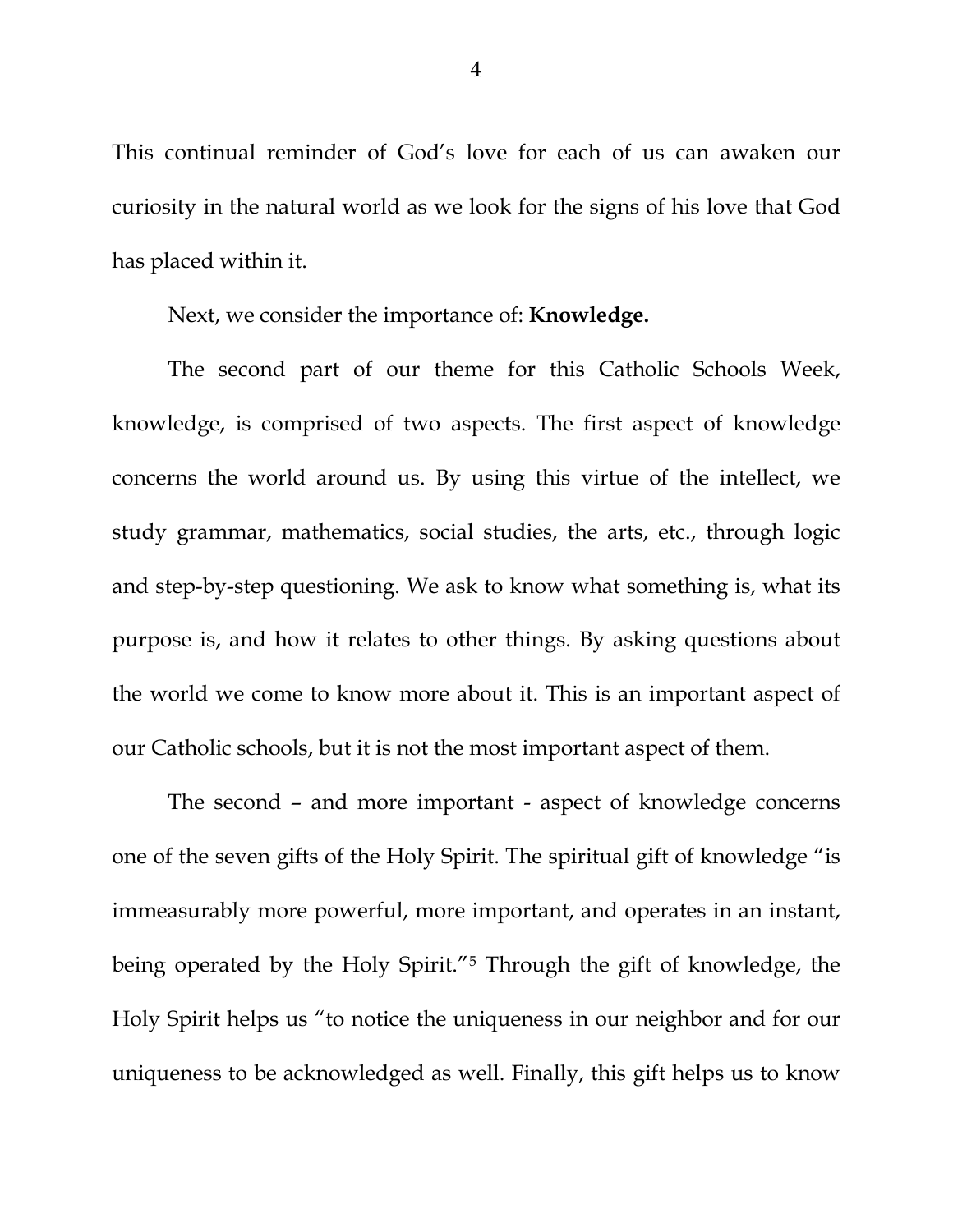God and to cultivate our friendship with him."[6](#page-5-5) In everything we do in our schools, we must strive to impart both aspects of knowledge.

The third part of our theme for Catholic Schools Week is: **Service.**

By faith, we begin to see the many signs of his love that God has placed throughout the created world. The recognition of these signs awakens in us a desire to understand them and to know him more clearly. It is the knowledge of his love and our friendship with him that stirs our hearts to share the knowledge of his love with others through acts of service.

Here, again, Pope Francis has urged us to go out of ourselves to encounter others:

Only conversion of heart can make our world, which is full of terror and violence, more humane. And that means patience, justice, prudence, dialogue, integrity, solidarity with victims, the needy, the poorest, limitless dedication, love even unto death for the sake of the other. When you have understood that quite deeply, then you can change the world as committed Christians.[7](#page-5-6)

Whenever I learn of something some of our students have done in service of our neighbors, my heart is always gladdened by their generosity. Through visits to nursing homes, food drives, clothing drives, and many other acts of service, we do a lot to bring the warmth of Jesus' love to